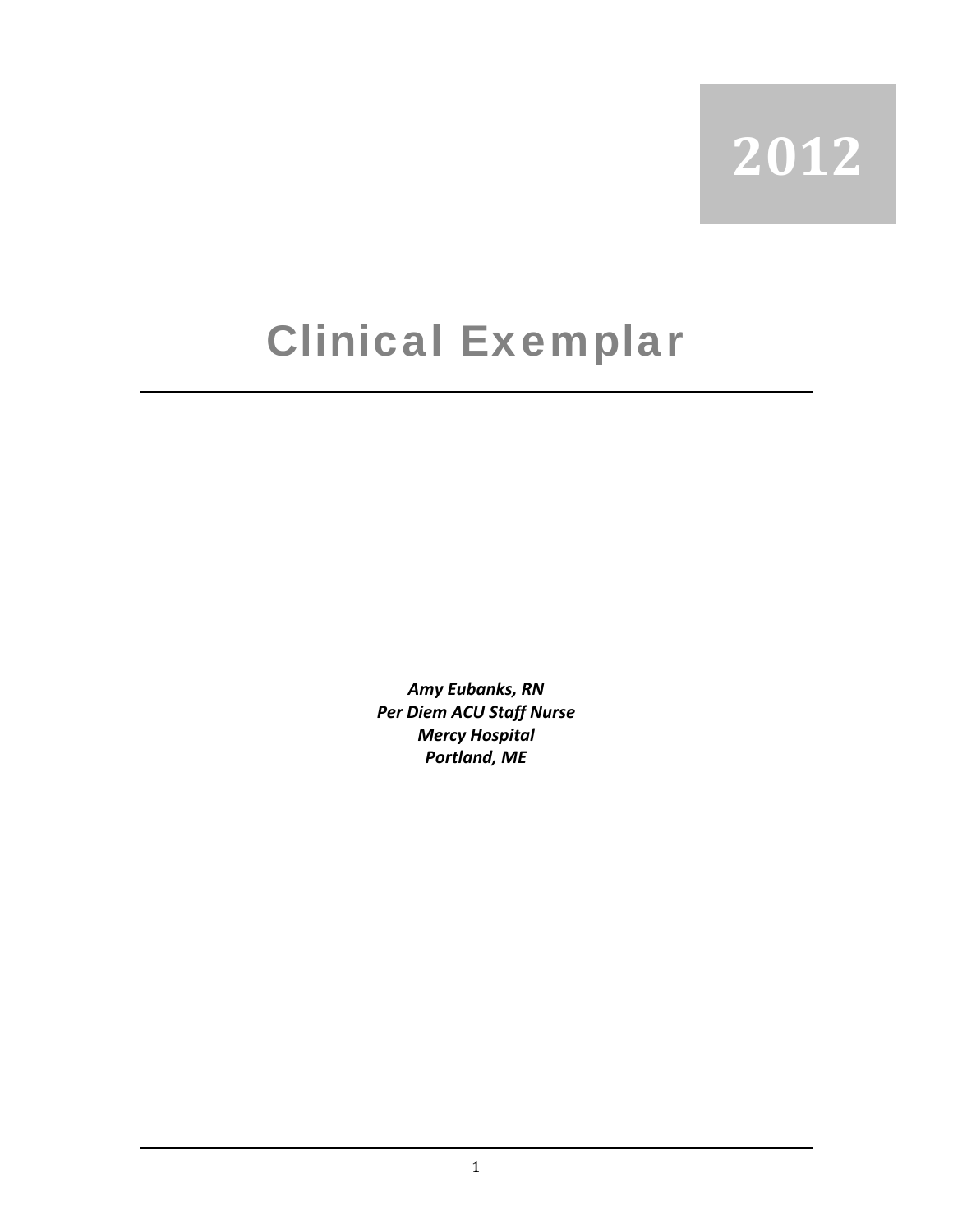## **Dominican Republic Mission Trip: A Rookie's Perspective**

"I don't want to go". Those are the words I uttered to my husband as we pulled up to the Jet Blue Departure area at the Portland Jetport at 4am on daylight savings morning. After weeks of excitement and preparation for this opportunity I suddenly had a serious case of jitters. What was I thinking when I agreed to join this mission team? As a stay‐at‐ home mom who had returned to nursing in the ACU just 3 years ago, was I really ready to leave the country to serve others? Would I be safe? Would my family survive at home without me? All of these thoughts bombarded my brain. Through sleepy eyes my husband looked at me and said, "It is too late for that now." So I grabbed my carryon full of everything I would need for 8 days and stepped into the airport to wait for 8 team members, most of whom I barely knew.

After the first leg of our journey, a short flight to JFK, most of my fears had been replaced by wonder and anticipation. We easily boarded our plane to Santo Domingo, Dominican Republic and settled in for a 3.5 hours in the air. After a relatively easy process through customs with our 9 oversized duffle bags full of medical equipment and supplies, we found a bathroom and changed into our tropical attire. It was here that I first encountered the "don't flush the paper" policy. Life as I knew it had just ended for the next 8 days.

Dan and Carrie, a couple from Solid Rock International who would serve as our hosts for the week, greeted our team. They offered a warm welcome with pizza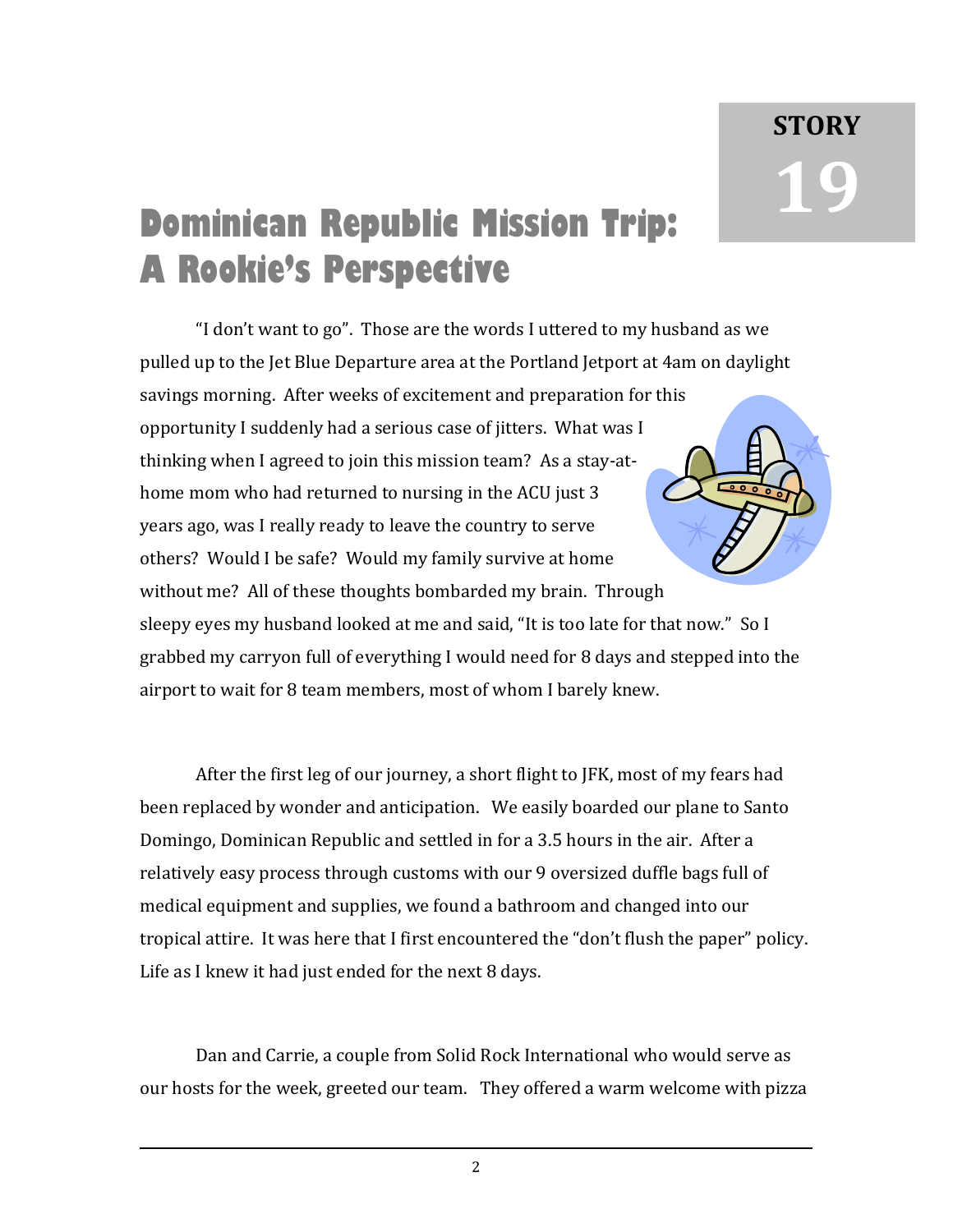

and bottled water before leading us outside to meet our van driver Bam Bam. We threw all of our bags into the back of Dan and Carrie's small pickup truck and packed ourselves into the vehicle to begin a 3 hour drive to our destination, San Juan de la Maguana. I was a wide‐eyed tourist for the beginning of the ride, taking in first the

[sites of the beautiful ocean](http://www.google.com/imgres?q=san+juan+de+la+maguana&hl=en&safe=active&biw=1280&bih=816&tbm=isch&tbnid=MbQQHpf2VjbhaM:&imgrefurl=http://www.embassyworld.com/maps/Maps_Of_D_Republic.html&docid=JebnyqyrVTY6sM&imgurl=http://www.embassyworld.com/maps/Maps_Of_Dominican_Republic/images/san-juan-de-la-maguana.gif&w=600&h=598&ei=d7SyT5bdLunb6gGg392kCQ&zoom=1&iact=hc&vpx=595&vpy=242&dur=62&hovh=224&hovw=225&tx=124&ty=110&sig=114691035788210258286&page=4&tbnh=158&tbnw=193&start=70&ndsp=25&ved=1t:429,r:7,s:70,i), then the littered, overcrowded city. As we drove on we saw a remarkable countryside with mountains, interesting vegetation, and roaming cows and horses. For a moment, approximately 2 hours into the trip, I was nervous once again. Bam Bam eased his sputtering auto onto the side of the road in the middle of a small city and motioned us all to get out. As he peered under the passenger seat, we realized our van was overheating. My stomach lurched and I felt a slight sense of panic as the reality that I was in a foreign country, unable to speak the language, and at the mercy of a van driver named Bam Bam, hit me like a ton of bricks. As I found some shade in the doorway of an abandoned building, I talked myself down and made a conscious decision to surrender my need to control everything. Little did I know this would allow me to fully reap all the rewards of this medical mission.

We finally arrived at the San Juan Christian Clinic, our living and working quarters for the week. Exhausted and excited all at the same time, our group settled into our rooms, quickly toured the clinic, ate dinner and went to bed knowing that we had a full day ahead of us.

The roosters screeched me into consciousness at 4am that first morning. By 5am several of my fellow early birds had arrived in the dining area to find coffee and get the day started. Day 1 was our cleaning and preparation day. We scrubbed and reorganized the 2 OR's as well as the preoperative area and PACU space. Meanwhile, the two surgeons spent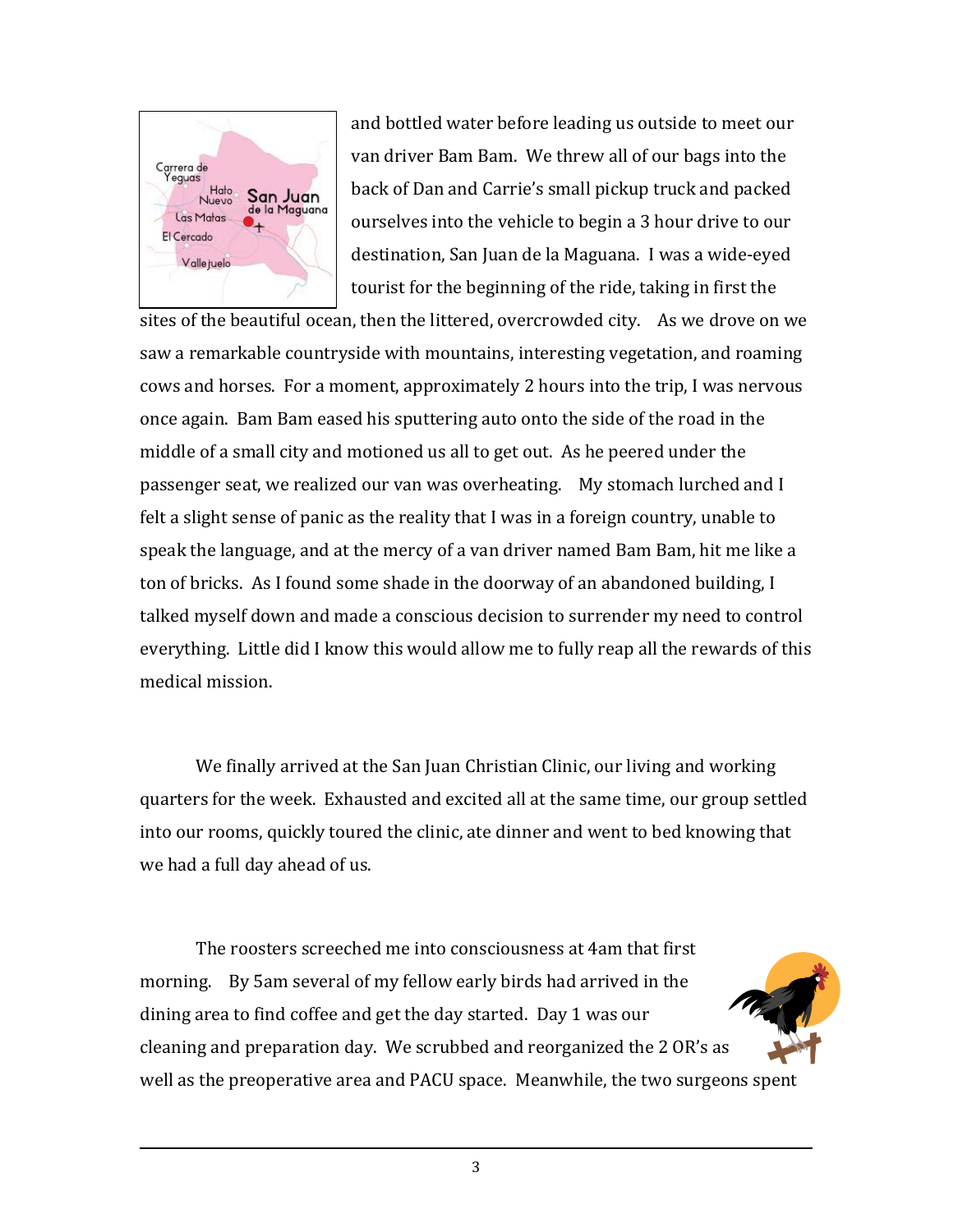the day in small consultation rooms determining which cases could be booked for surgery. As I emerged from cleaning, I was greeted by a hallway full of families that had travelled to the clinic to be seen by the orthopedic surgeons. It was loud, hot, buggy, and the anticipation was palpable. I slipped into one of the rooms to observe a consultation. The tiny space was crowded with an interpreter, the surgeon, a family of 3, and Nicole (the American nurse from Solid Rock). I listened and watched as the doctor asked the toddler to walk back and forth between the door and his mother. He appeared to be a normal, slightly bowlegged 2 year old to me. The doctor explained through the interpreter that very sentiment. He reassured the parents that their son's legs would naturally straighten as he grew. After the family left, the surgeon explained to me that in the Dominican culture, a child with a physical deformity places a stigma on the family. What we in America consider to be a cute gait for our diaper‐clad toddlers has the potential to bring great shame to a Dominican family. This helped me begin to understand why orthopedic surgery is essential mission work in the Dominican Republic. Our purpose was a bit clearer to me.

By mid afternoon the OR's and PACU were ready, 3 days of surgery were booked and we had the opportunity to take a walk in the barrio. Armed with cameras, deet, and hand sanitizer, our group of 9 white folk followed our beloved translator Amari down a dirt road behind the mission grounds. Cramped shacks, trash, stray dogs, and many beautiful mocha skinned children greeted us. Before long, a gaggle of kids skipped along beside us, playfully holding our hands and



startling us from behind. They were thin, some shoeless, and yet smiles dominated their faces. As I reflected later on the scene of the barrio, I realized that despite poverty, and conditions far below what we in America consider livable, the Dominican people exude a sense of contentment and happiness.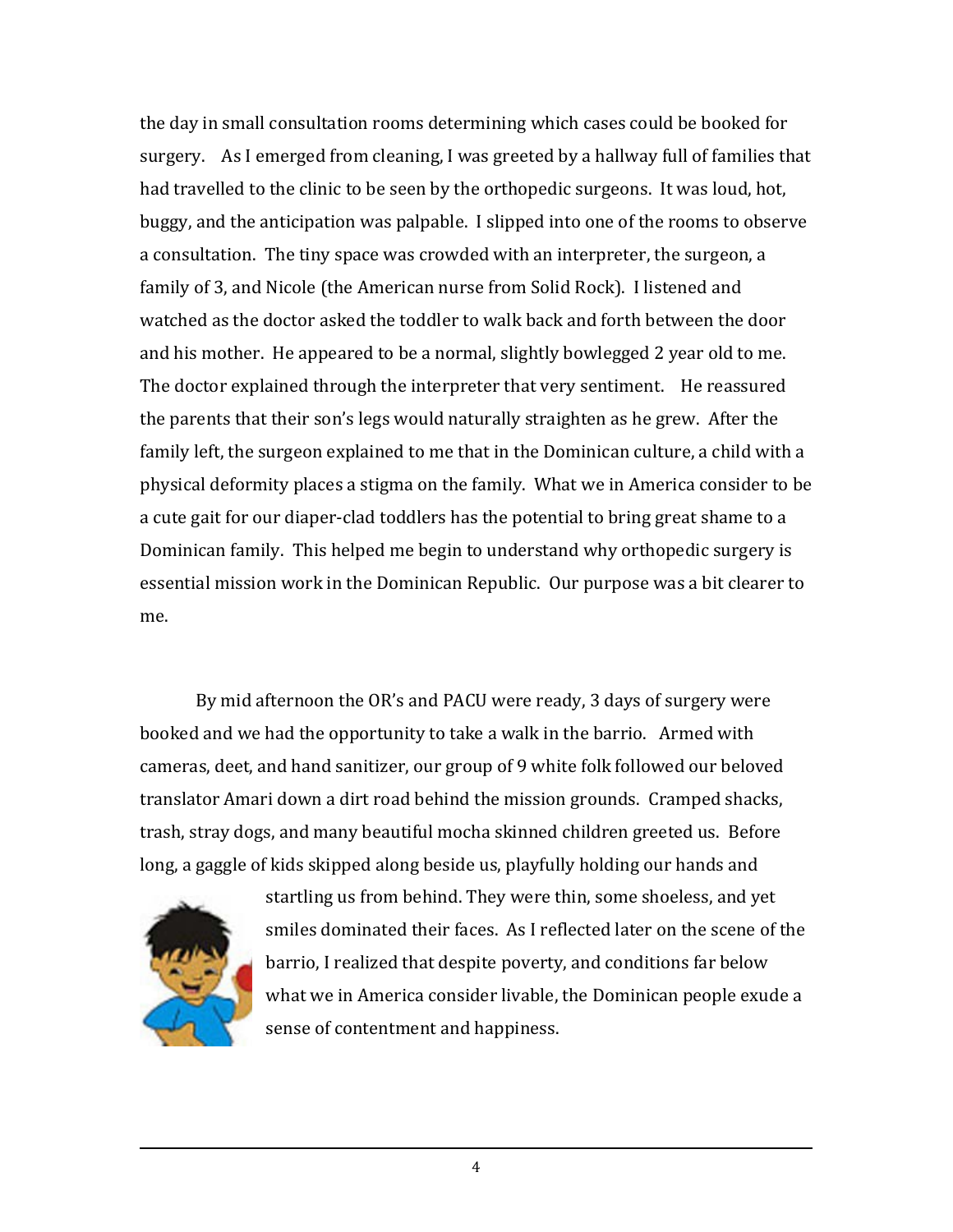Day 2, our first day of surgery, proved to be the most exhausting and overwhelming of all the days. The unknown and unexpected were so foreign to me, a creature of habit and comfort. My role as ACU/PACU nurse was new to this veteran surgical team. It was mine to carve out and discover. The entire day's worth of patients had arrived in the preoperative area while I ate breakfast. I walked in, took a deep breath and jumped in double‐gloved to insert IV's. The Dominican nurses stood back and watched, anxious to assist if needed but also

I had already decided to dive in headfirst and do what I knew I could do – care for people.

happy to observe. Nicole  $\parallel$  *thad already* encouraged me as I fumbled to find supplies and to make  $\|\cdot\|$  is all  $\alpha$  with what we had. By the time Sandra, our CRNA,  $\mathbf{v}$  what *I knew I could*  $\mathbf{v}$  brought my 3<sup>rd</sup> patient to PACU, the room was buzzing  $\begin{bmatrix} 1 & \cdots & 1 \\ 1 & \cdots & 1 \end{bmatrix}$  and full. There were no more beds equipped with **beds** oxygen tanks so we settled for a

location closest to the OR. She looked at me and said, "Are you ok?" I took a breath, smiled and said, "Yup!" By this time I had already decided to dive in headfirst and do what I knew I could do – care for people. Without all the trappings of our American systems I could roll up my sleeves and just do nursing care. How freeing!

Throughout that day and the two that followed I took advantage of an "all access pass" to the OR – the surgeons invited me to observe whenever I had down time in the PACU area. This was an opportunity I could only dream of at home. In addition to giving me invaluable exposure to the roles in the OR and a chance to see complex surgeries, it also provided me with an understanding of the challenges that the rest of the team was facing. They were repairing significant deformities with limited resources and less than ideal equipment. On several occasions, the town power went out and the team patiently counted to ten in the dark waiting for the generator to kick in. In an amazing act of ingenuity, our OR nurse Mikeal fashioned a plate in the mission workshop that allowed a patient to have a clavicle repair. In the absence of an xray light box, we used a cube shaped window with sunlight pouring in to view often poor‐quality images. The obstacles were numerous but the determination to find a way to make it work was overpowering. The spirit of the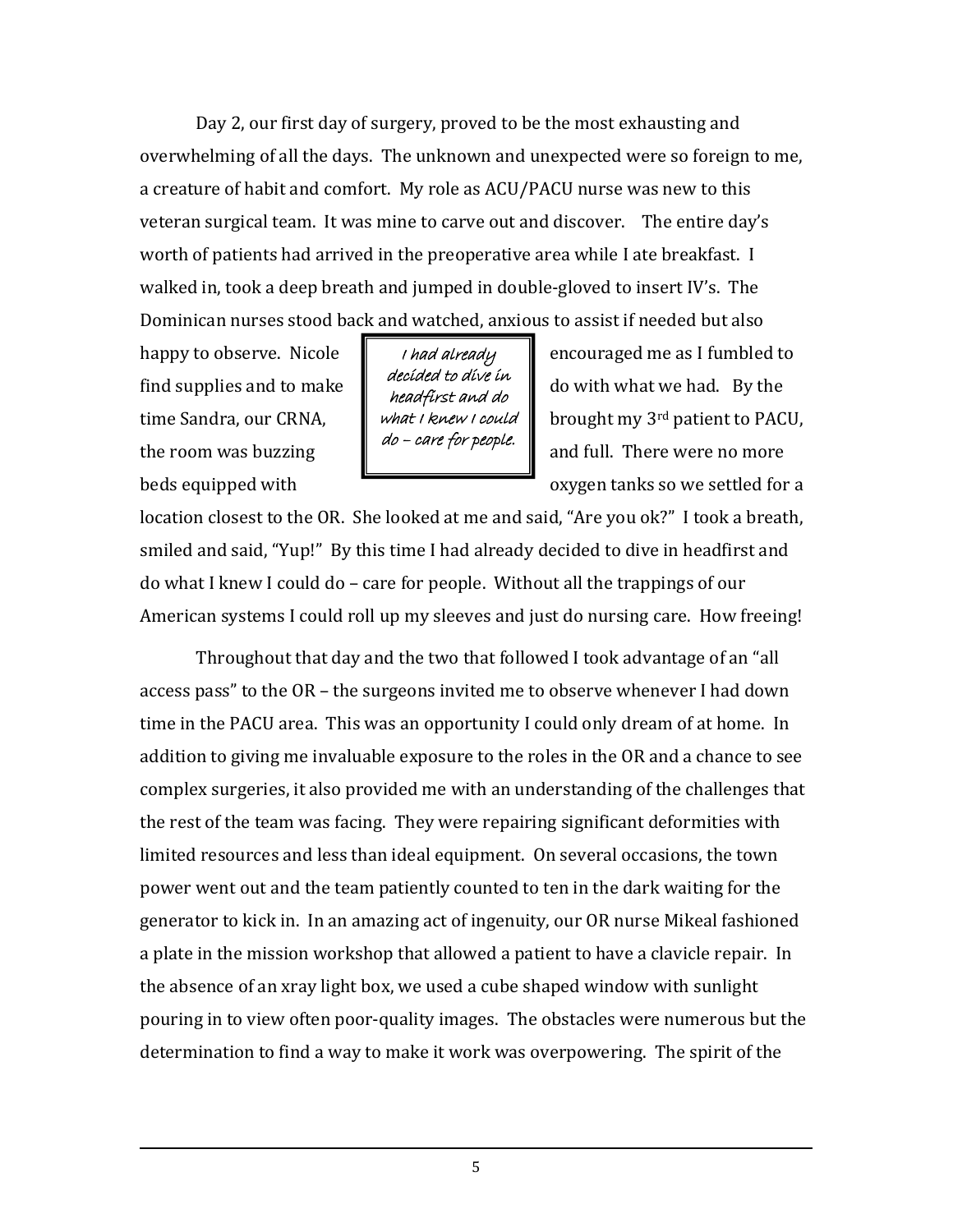team equipped me to go back out of the OR ready to do the best I could with what I had to work with.

By the end of the day the PACU chaos had quieted and we were left with our last case, a man with a major tibia repair who had to spend the night for observation. There was also a grandmother and her grandson, quietly waiting for a way to get home. They were dropped off early that morning at the clinic in hopes of having the little boy's severely deformed legs surgically corrected. The doctor determined the work needed was too extensive and would need to be done in the United States. This was a case that would take resources and legwork to eventually facilitate back at home. The more immediate issue was that this family had no

transportation back to their mountain village – 90 minutes away. Nicole worked all day to try to facilitate their return home. Meanwhile, the child quietly played with the beanie baby we gave him, ate a small snack of a granola bar and some water, and finally took a nap on one of the PACU beds. He never complained or whimpered all day long. When



transport was finally arranged, Nicole asked me to take the journey with the family. Gulp. More discomfort, more unknown. Gulp. Nicole must have seen the fear in my eyes. She said, "You have been with them all day, and I need you to go with them so you can let me know if he is being loved and cared for." And so I jumped in the vehicle with several others from our team and we started on yet another journey.

The mountains were exquisite, the roads narrow, and the driving on the verge of insane. White knuckled but energized by this adventure I marveled at all that I saw. When we arrived at the boy's home his siblings (too many to count) were perched on the hill seemingly waiting for him. One brother carried him playfully back up the steep incline to their abode and I saw the young boy smile for the first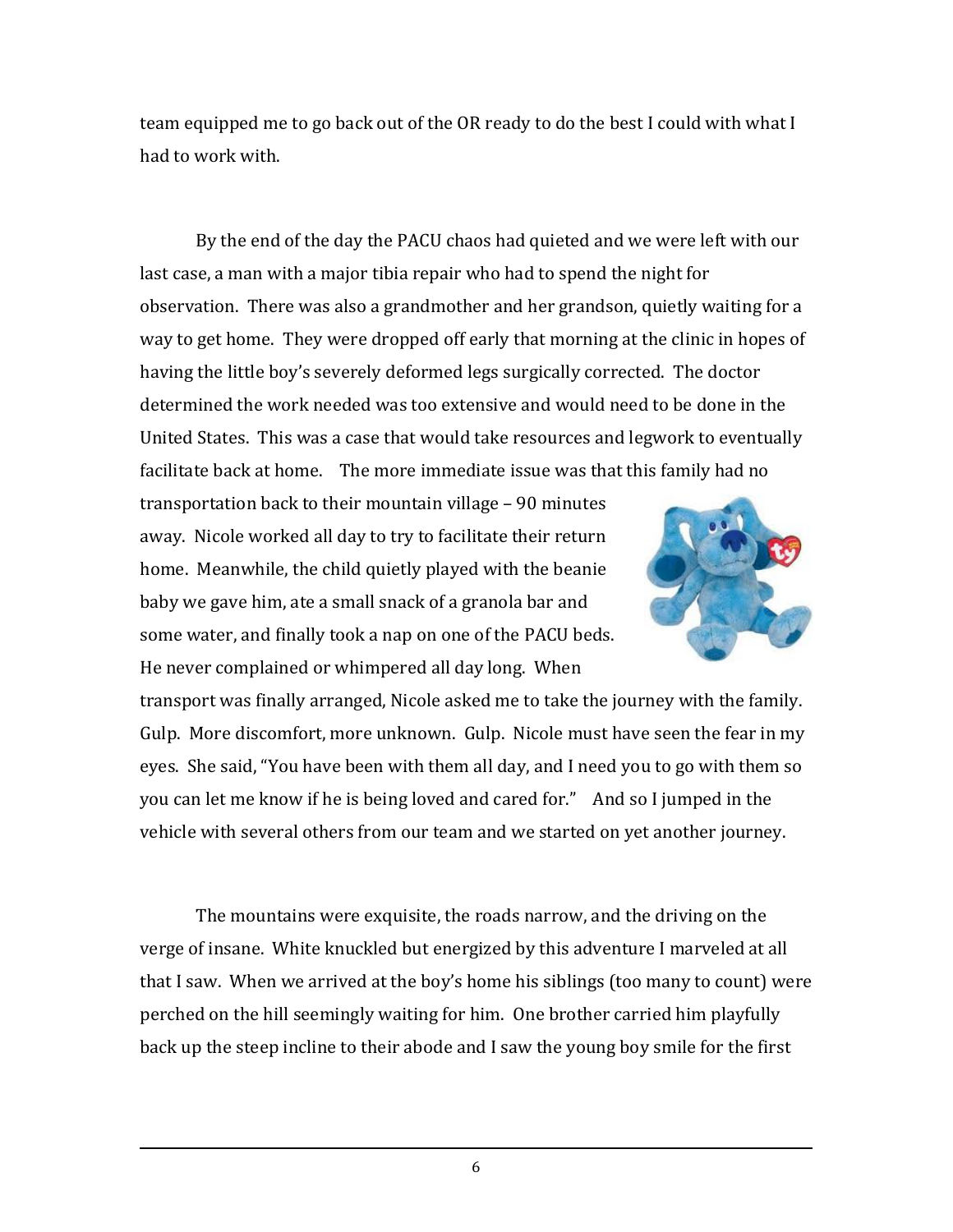time all day. He clearly was glad to be back. This, I knew, was what Nicole sent me to observe. He was loved, cared for and content.

I was awake before the roosters the next day, restless and ready to work. I grabbed a cup of coffee and sat under the cabana with another teammate who was unable to sleep. I pondered out loud my concern with tokenism. Was I here in the Dominican being a do‐gooder American so that I could go home and feel better about myself? Was the work being done in a few days really making a difference for the people on the receiving end of our care? There was no easy answer. The question lingered in me.

Meeting Lua a bright‐eyed, 19 year old Dominican nurse was a highlight. She was eager to work by my side, to learn, and to help me attempt Spanish while she timidly practiced her English. By Day 3 she never left my side. I talked with Nicole over breakfast one morning about some of my observations of the nursing skills. I was hesitant to jump in with suggestions for fear of insulting the nurses who worked in this environment day in and day out. Who was I to show up and try to impact what they were doing? Nicole explained that they are eager to learn but not always given the chance by other teams. Unfortunately, they are made to feel cast aside and unworthy. She invited me to teach and share for the remainder of my time at the mission. That was the day I caught my stride. Suddenly this trip seemed too short! I had so much to learn, to share, and to give.

Using the time I had left, through the interpreters (thank goodness for them!) I explained each assessment and skill I performed. I worked directly with the nurses on their IV skills, and reiterated the importance of universal precautions until I was blue in the face. Thanks to a gracious anesthesia team, Lua was allowed to assist during our first popliteal nerve block. It was amazing to see her confidence grow as she was given opportunity and knowledge. The last morning proved to be